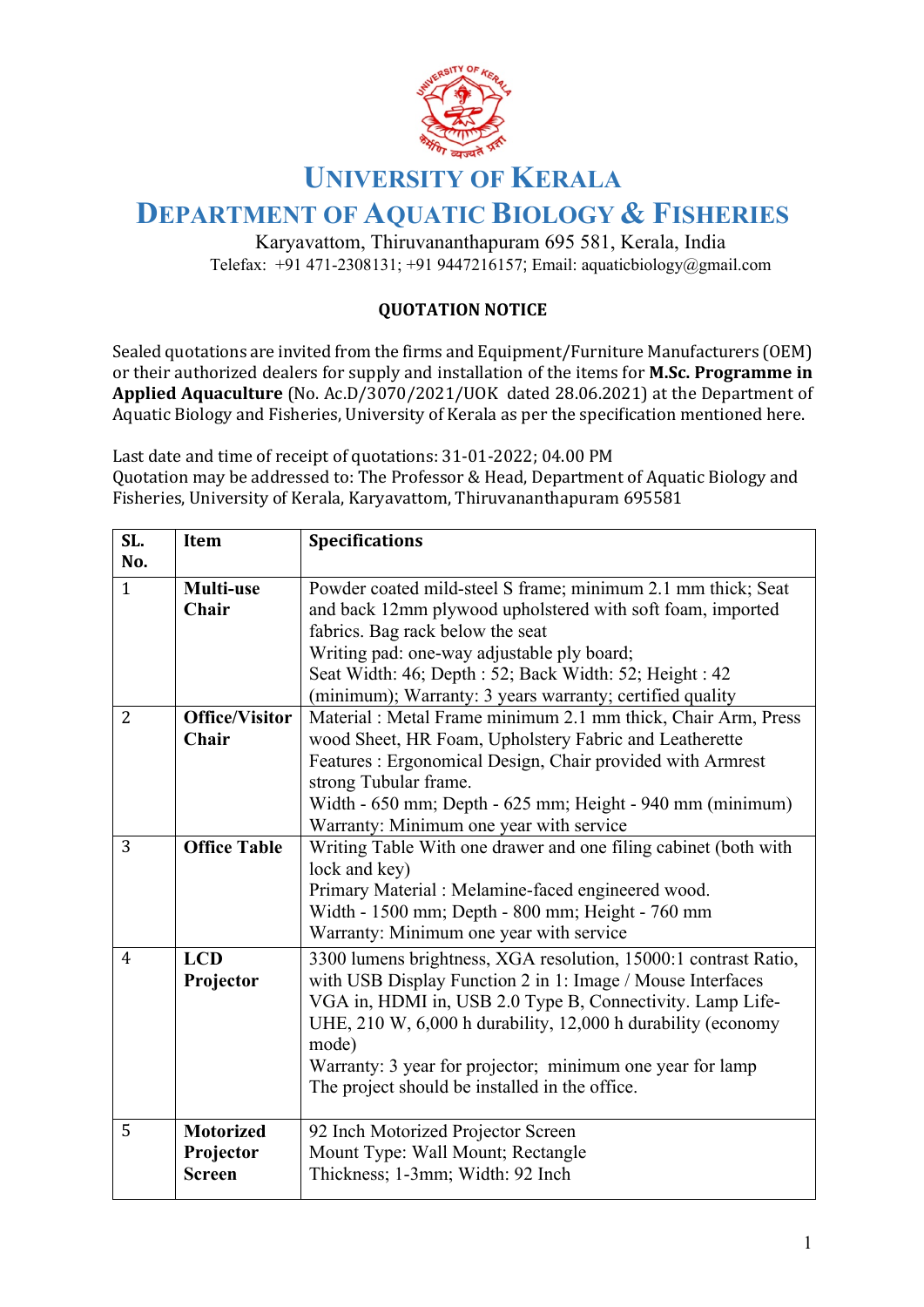| 6              | 65 Inch             | 65" 4K Interactive Display                                                                             |
|----------------|---------------------|--------------------------------------------------------------------------------------------------------|
|                | <b>Smart Board</b>  | Display Area (mm): 1428.48*803.52mm; Aspect Ratio: 16:9                                                |
|                | <b>Interactive</b>  | Resolution: UHD 3840x2160(Pixels); Contrast Ratio:4000:1                                               |
|                | <b>Flat Panel</b>   | Processor: ARM quad-core Cortex-A55                                                                    |
|                | and Trolley         | RAM: 2GB DDR4; Storage: 16GB                                                                           |
|                | <b>Stand for 65</b> | Input Features: HDMI: $2.0$ x2 (3840x2160 $@60Hz$ ); (HDMI2 port                                       |
|                | <b>Inch Panel</b>   | support ARC function)                                                                                  |
|                |                     |                                                                                                        |
|                |                     | Output Features: HDMI: 1, Audio: x1 (3.5mm Earphone out)                                               |
|                |                     | Warranty: 3 Years Onsite Replacement if not repairable                                                 |
| $\overline{7}$ | Portable            | Frequency Response: 100-16,000Hz                                                                       |
|                | Lectern             | Dimensions: $W420 \times H1135 \times D580$ mm (minimum)                                               |
|                | <b>System</b>       | Tone Controls : Bass: $\pm 6$ dB at 80Hz, Treble: $\pm 6$ dB at 8kHz                                   |
|                |                     | Features:                                                                                              |
|                |                     | Compact, wireless Lectern Amplifier with built in 40W amplifier.                                       |
|                |                     | Built-in speaker system (minimum 3nos; min. 165mm) coated                                              |
|                |                     | dual cone speakers. Fitted with detachable gooseneck condenser                                         |
|                |                     | microphone and a reading light for the podium top.                                                     |
|                |                     | Built-in VHF wireless diversity receiver and provision for                                             |
|                |                     |                                                                                                        |
|                |                     | connecting a wired microphone through a 6.3mm phone jack or a<br>line source through an XLR connector. |
|                |                     | Built in digital recorder cum MP3 player, which can record on                                          |
|                |                     | USB pen drives or SD cards.                                                                            |
|                |                     | Facility for connecting a stereo auxiliary source through L&R                                          |
|                |                     | RCA plug.                                                                                              |
|                |                     | Tonal adjustment and control systems (built-in)                                                        |
|                |                     | Rugged & stable floor standing base.                                                                   |
|                |                     | Operate on 240V 50Hz mains supply.                                                                     |
|                |                     |                                                                                                        |
| 8              | <b>Desktop</b>      | Intel Core i3-10100 Processor; Gigabyte H410 MH V3                                                     |
|                | computer            | Motherboard; 4GB DDR4 RAM; 1TB Seagate HDD                                                             |
|                |                     | Artis Cabinet with SMPS; Logitech Multimedia Keyboard and                                              |
|                |                     | Mouse; 19" Philips LED Monitor; 1year onsite warranty                                                  |
|                |                     |                                                                                                        |

## **Terms and Conditions**

Terms and Conditions

1. The bidder should submit following documents along with bid:

- Detailed technical compliance of product quoted with cross reference
- Brochure and literature of the product quoted establishing its Brand, Make, Model and Technical Specifications
- List of addresses of Offices/Company's Service Centres
- Original Equipment Manufacturer (OEM) Certificate/ Undertaking. If the bidder is not an OEM, Certificate of authorized dealership/ distributorship from the OEM.
- Certificate from the OEM for technical support to the bidder and supply of spares.
- **Earnest Money Deposit (EMD): EMD calculated @ 1% of the Purchase Assessment Cost (PAC- excluding GST) should be paid by the firm.** The EMD should be remitted by way of Demand Draft drawn in favour of 'The Finance Officer, University of Kerala' payable at 'SBI, University Office Campus, Palayam' and to be submitted along with sealed quotations. The tenders without EMD or exemption certificate (if applicable) will be rejected.